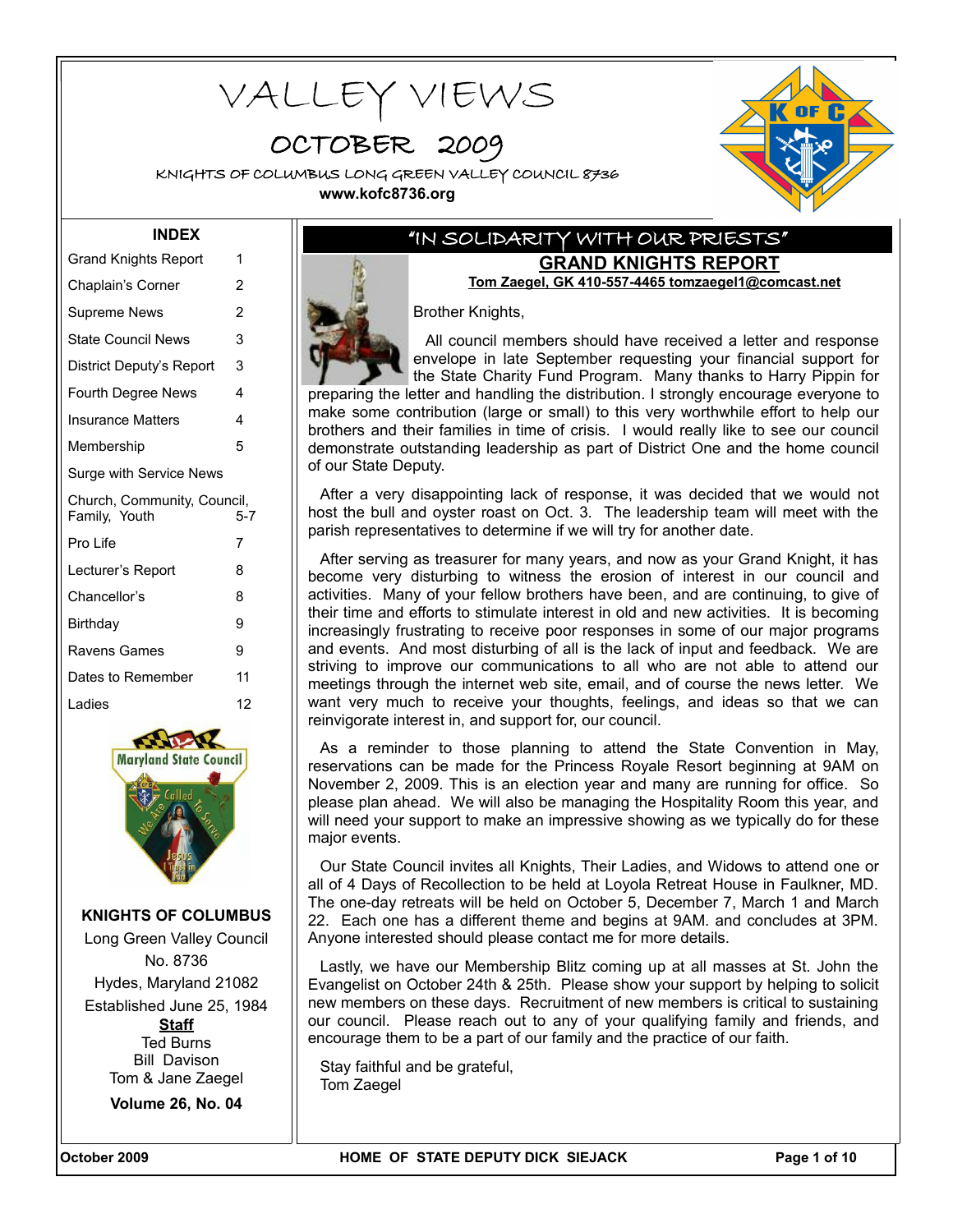## **CHAPLAIN'S REPORT**

**Fr. Willie Franken; 410-592-6206;** [WFranken@archbalt.org](mailto:WFranken@archbalt.org)

Dear Brother Knights,

Summer has gone, the Fall has arrived as we admire the colors of Fall around us. The month of October is a month to remember the Blessed Mother. She is called the Mother of God as a title, and also as a reality. Mary accepted God's plan for her. She said yes to God's invitation to be the mother of Jesus Christ, our Lord and Savior. Mary's "Yes" to God provides us with a model for discipleship. Throughout her life, Mary celebrated moments of joy, and endured a most difficult time as she stood at the foot of the cross. Mary's sole aim was to give glory to God and she can lead us to give glory to God as well. Mary is our intercessor at prayer. She is our spiritual mother who loves us.

May we pray the rosary and other Marian prayers to ask Mary to help us draw spiritually closer to Jesus Christ, her son.

# **SUPREME COUNCIL NEWS**

The Knights of Columbus, one of the nation's most active volunteer service organizations – and the world's largest lay Catholic organization – aired a unique 60-second 9/11 tribute ad during NBC-TV's broadcast of the inaugural game of the NFL's 2009 season on Sept. 10.

The piece ran during the game between the Tennessee Titans and the Pittsburgh Steelers. The spot ran in New York, Washington, D.C., Los Angeles, and Dallas.

 Recalling the heroism displayed on 9/11, the 60-second spot reminds Americans that "we can still see the best in humanity today," if we "give back." The spot directs viewers to www.servicetogether.org - a new Knights of Columbus Web site with resources for volunteers and volunteer organizations.

The importance of giving is captured in the commercial through the story of 9/11 hero Capt. Al Fuentes of the FDNY Marine Division. Capt. Fuentes, now retired, was buried in the rubble of World Trade Center for nearly two hours before being rescued by his fellow firefighters.

"What I have been given is another chance," Fuentes recounts in the piece. "I need to, and I will, give back: that is what the Knights of Columbus have always shown me for 38 years." The Knights of Columbus produced the ad as a tribute to those who lost their lives in the 9/11 attacks and as a reminder of the importance of keeping their heroic spirit of service alive.

The spot concludes by listing www.servicetogether.org, which was set up by the Knights to help volunteers find organizations that can put their talents to good use, and includes resources to help volunteer organizations work more effectively with the volunteers they have.

"We will never forget the tragedy of September 11, 2001," said Carl Anderson, Supreme Knight of the Knights of Columbus. "But we also must not lose sight of the heroic giving spirit of that motivated the heroes of 9/11 and those who volunteered in its aftermath. The problems we face today are different from those of 2001, but the need for service to our neighbor remains the same: It is truly, 'the best of humanity.'"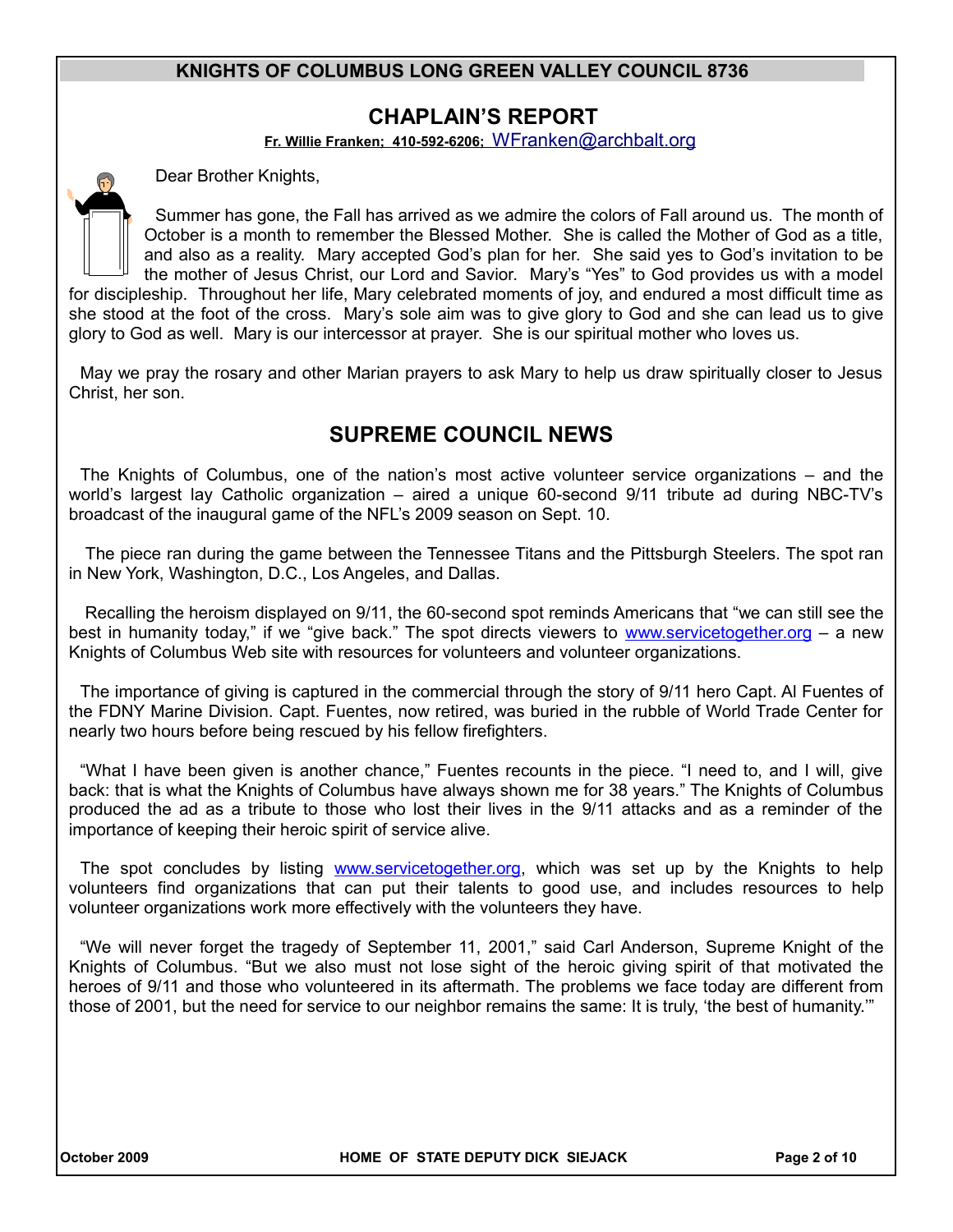# **STATE REPORT**

**Maryland State Council** The State Council Memorial Mass will be held on Sunday November 15, 2009 at St. Mary Seminary in Baltimore. Mass will begin at 3:00 PM. Please make plans to attend this Mass as well as your council Memorial Mass to honor those Brother Knights who have gone before you.

The Maryland State Council is sponsoring a 12 night Caribbean Cruise from January 11 to the 23, 2010. The cruise leaves from Baltimore on the Celebrity – Mercury. Cost per

person, depending upon stateroom location is between \$1,075.30 and \$1,535,30. This is based upon double occupancy and includes cruise fare, government fees, taxes and a \$50 contribution to the State Council scholarship fund. A deposit of \$450 per person is required at time of booking and final payment is due by October 20, 2009. All cancellations must be in writing.

For more information contact Mary Ann Caguin of World Travel Service at 410-527-9077 extension 120 or Ron White, Supreme Director at 410-795-0862

| Every Council a Star Council<br>REPORT AS OF 09/18/09 |                |                |                        |               |
|-------------------------------------------------------|----------------|----------------|------------------------|---------------|
| Co                                                    | <b>New</b>     | <b>Dropped</b> | <b>Net</b>             | Net Insurance |
| uncil No                                              | <b>Members</b> | <b>Members</b> | Membership<br>Increase | Increase      |
| 8736                                                  | 3              |                | 3                      |               |
| 9815                                                  | 0              |                |                        |               |
| 10100                                                 | 0              |                |                        |               |
| 11372                                                 |                |                |                        | 2             |
| <b>District Total</b>                                 | 4              |                |                        | 3             |

# **DISTRICT DEPUTY REPORT**

Star District Goals Net 30 New Members; 11New Insurance Members

Believe it or not the fraternal year is already 25% over and Christmas and the 50% mark are only 12 short weeks away. It's time to take inventory of our progress to date. If your Council has not reached at least 25% of its membership and insurance goals it is behind schedule and you need to get busy now if you are to achieve you goals. If you have reached your goals congratulations on work well done but it is important to keep the momentum going for the remainder of the year. **New members bring in their friends and** new ideas! They can also breathe in new life into your council. There is a first degree on October 19<sup>th</sup>, at Council 11372. Let's have each council be represented and fill the hall with new members.

All the councils should be wrapping up their car raffle and are conducting the Tootsie Roll program. I cannot encourage you enough to participate in the Tootsie Roll as it will give you supreme satisfaction in seeing people's generosity and in the knowledge that you will be helping God's special people. This is also a time to ask other men to join the Knights of Columbus so make sure you have a form 100's with you.

With all that being said this has been an extremely busy time for the councils in District 1 with not only these events but baseball & football games, golf tournaments and chicken dinners and I want to THANK YOU FOR YOUR TIME and serving as we have been called to do. Many of the councils and Ladies groups are sponsoring events; such as the charity Bingos at Councils 10100 & 11372, on October 3rd. I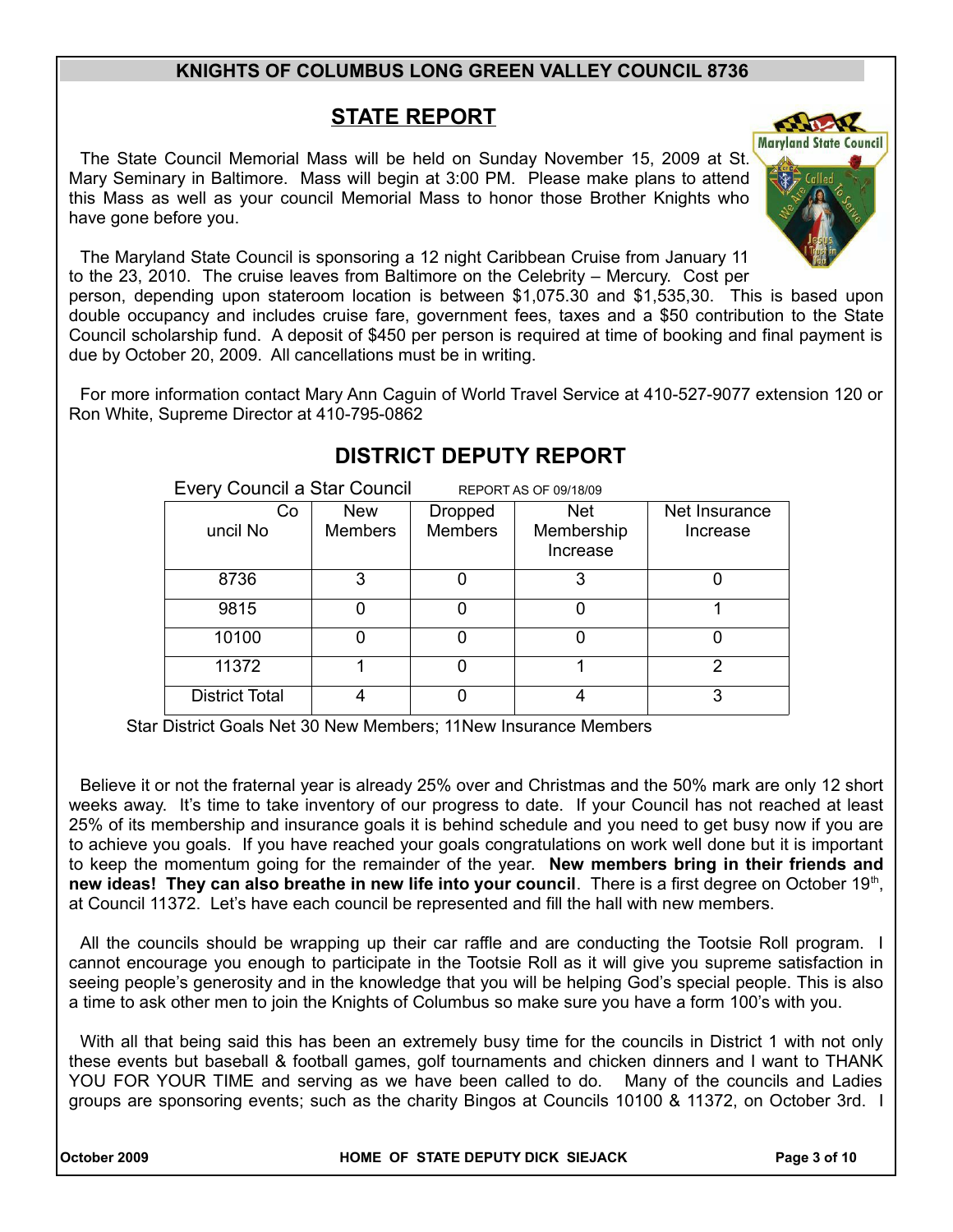would ask you please to support them. I'm sure you'll find a listing of them in this newsletter.

The Columbus Day parade is October  $13<sup>th</sup>$ . Families are strongly encouraged to attend; the State Council has made shuttle buses and food available. One final note: it's time for registration for the Convention. Hotel reservations may be made no sooner than 9AM on November 2, 2009.

Jesus I trust in you!!!! Brian O'Connor District DeputyI

# **FOURTH DEGREE NEWS**

Archbishop John Carroll Assembly 2378; Faithful Navigator Leonard Windsor

The Archbishop John Carroll Assembly meets every third thursday of each month.

## **INSURANCE MATTERS FRATERNAL BENEFITS**

#### "*I'd rather be stuck down here than stuck up there."*

Have you ever been on an airplane flight that was loaded for takeoff and then the pilot announced that there were some "minor" technical difficulties? You might have found yourself delayed for just a few minutes or maybe even a few hours. Such was the case this summer when I was coming back from a meeting in Dallas. It was a full flight and we were delayed on the ground for almost two hours. You could see the disposition of the passengers go down hill quickly. The temperature in the cabin was getting hot and the people were noticeably upset. The nice lady next to me was going to a family reunion in Boston and was just as calm as could be. We struck up a conversation and she eventually said to me, "you know, as bad as this seems, I'd much rather be stuck down here than stuck up there."

And so it is with life insurance and long term care insurance. Isn't it better to have it and not need it than to not have it and find out that you need it or can't get it?

That's the story of life. Those that prepare and plan have an advantage over those who don't. Not planning is also making a choice. Fr. McGivney saw a need in his community and decided to act. I believe he wanted all of his Knights to act. He didn't want us to be "stuck up there" and he certainly didn't want our families or survivors to be in an awkward situation. Let the Knights of Columbus help you plan for a solid future. You'll feel great once you do.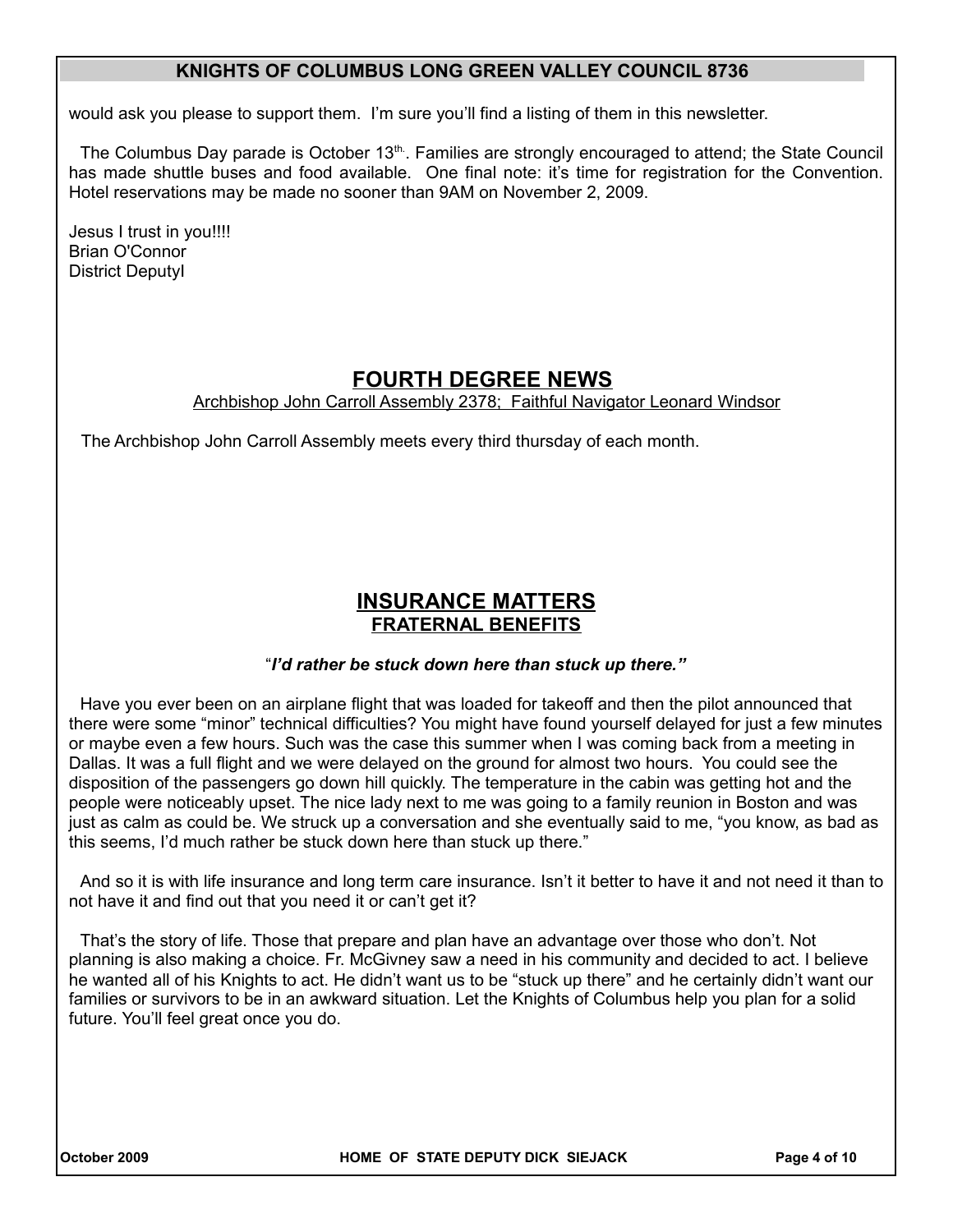### **MEMBERSHIP CHAIRMAN**

#### **Jim Schmidt, Sr, PGK; 410-592-8891; snstrngjim@msn.com**

On October 24 and 25 the council will have it's membership blitz. We need speakers at all Masses. We would like to get some of our younger members to tell why they joined our council and what they hope to get out their involvement. We also need brothers to hand out literature and to answer question. PLEASE sign up.

 We have 12 members, most of whom are relatively new members, who are in need of their Second and Third Degrees. They have been notified of upcoming degree ceremonies, the next of which will be the Second Degree on October 5 at Belair Council. Please contact Jim Schmidt, Sr. at 410 592 8891 if you can make it, or to schedule any future Ceremonies.

During the Car Raffle appearance at all Masses on September 20, we generated one prospective member.

## **RETENTION**

There are several Brothers whom have not paid their dues for this fraternal year, and some still owe from last year. Numerous letters have been sent from the Financial Secretary and the Grand Knight. We have had no response from the following. It is requested that if any of them are your neighbors, relatives, or friends, please make an effort, on behalf of them and your council, to contact them and let them know that we miss them and want them to continue to be a part of our special family. We do not want to lose them, and hope to make every effort to keep them in our organization.

They should contact Paul Weber at 410 879 0558.

| Salvatore Bollino         | J. Gary Bowers, II | Edward Cooper Bernard D'Aleo |                                |
|---------------------------|--------------------|------------------------------|--------------------------------|
| <b>Charles Grebe</b>      | John Jancuk        |                              | Buddy Johnson Martin Salisbury |
| James Szivos              | James Ulman        | John Vendetti                | Vincent Wheeler                |
| <b>Timothy Whitehurst</b> |                    |                              |                                |

# **CHURCH ACTIVITIES**

#### **Randy Keiser; [mostincorporated@yahoo.com](mailto:mostincorporated@yahoo.com) 410-491-6407**

The Catechist's breakfast was held on September  $13<sup>th</sup>$ . The attendance was low bringing in eight people for breakfast. Raffle tickets and Christmas cards were sold.

Special thanks to Jim Schmidt Sr. and Jim Schmidt Jr. for all their efforts and donation of Cinnabuns, muffins and bagels.

With the help of Eric Schumacher, Josh Pippin, Rob Vacek, Matt Lewis, and Gavin Still(non member) we have completed the following:

- 1. Removal of Lilies of the Valley from the front of the Church.
- 2. Removal of shrubs on both sides of the Chapel.
- 3. Removal of burning bushes along side the Chapel.
- 4. Removal of dead branches from pine trees by the parking lot.
- 5. Sprayed weed killer on sidewalks around the Chapel.
- 6. Trimmed shrubs weeded and mulched garden in front of the School.
- 7. Painted The Youth Activity rooms and hallways in the Conference Center.

We will be participating in the St. Johns Family Fun Night Oktoberfest coming up on Oct. 24th. We will be

**October 2009 HOME OF STATE DEPUTY DICK SIEJACK Page 5 of 10**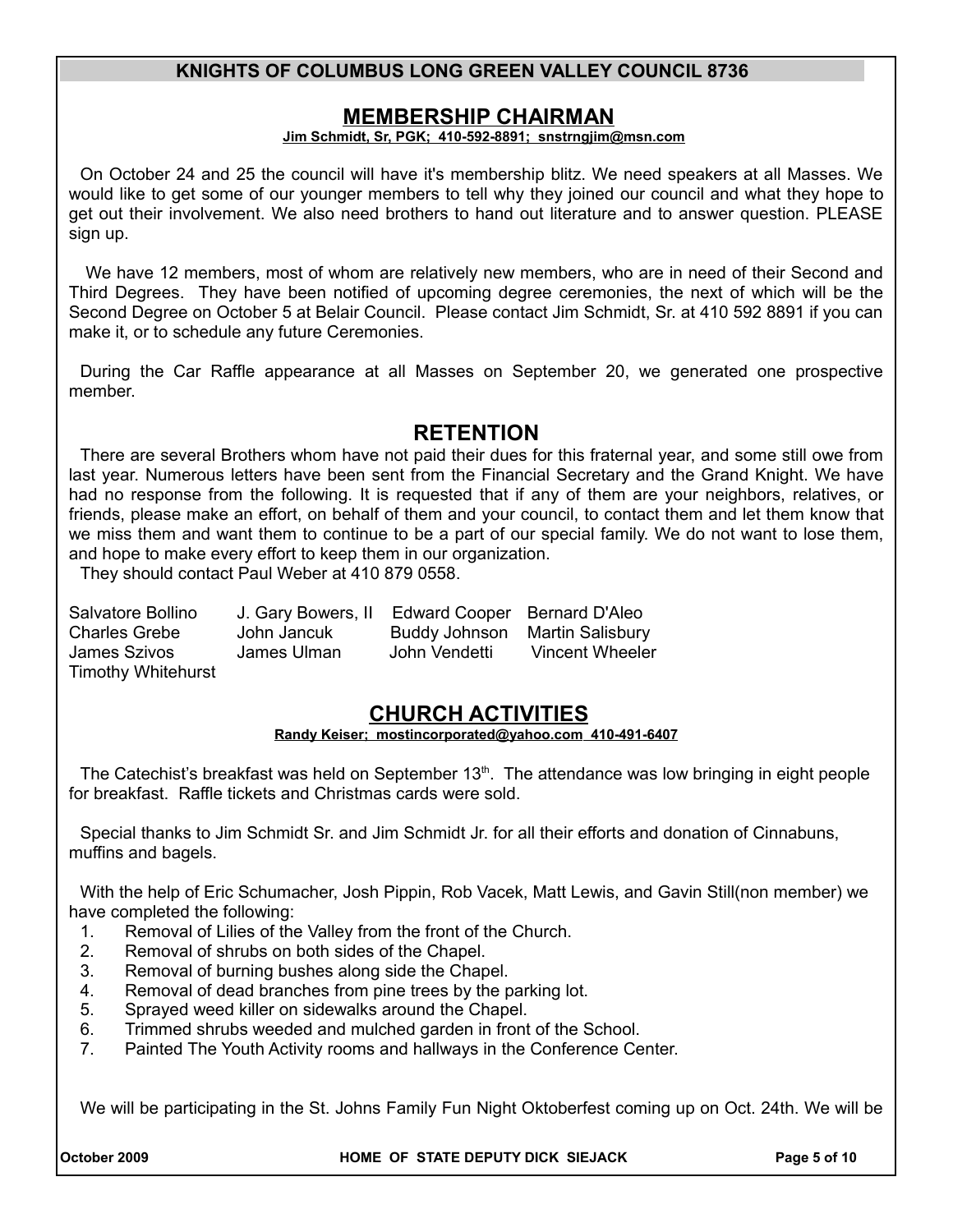preparing and serving the food for the "free will donation" program that follows the 5PM Mass on that Saturday evening. Please plan to attend and help us with the serving and preparing of the food.

# **COMMUNITY ACTIVITIES**

 **Mike Naumann 410-592-4884 mike.n@pioneernetwork.com**



## **TOOTSIE ROLL DRIVE**



Our annual Tootsie Roll Drive is off and running. It funds our donations to organizations that assist people with intellectual disabilities like Camp Glow and the Special Olympics. This is an easy activity to get involved in. Co-chairman George Landefeld and I are looking for help (a 2 hour shift) on Fridays and Saturdays on the dates shown below. Please consider volunteering for just one shift. Contact me(410 592 4884)for the Jacksonville Safeway, or George (410-561-4877) to volunteer at the Hunt Valley Giant.

HUNT VALLEY GIANT 10/09 & 10/10 FRIDAY 10AM – 12 NOON, 12 Noon - 2PM, 4PM – 6PM SATURDAY 10AM – 12 NOON, 12 NOON – 2PM

JACKSONVILLE SAFEWAY 10/02&10/03, 10/16&10/17 FRIDAY 10AM – 12 NOON, 12 Noon - 2PM, 4PM – 6PM SATURDAY 10AM – 12 NOON, 12 NOON – 2PM

Our annual Apple Project headed by Carroll McComas will also be taking place in October. At the time of printing, the date has not been announced. If interested, call Mike or Carroll(410-879-2615).

# **BLOOD DRIVE**

 SATURDAY NOVEMBER 21st 2009 7AM to 1PM. Our goal is 100 donors. All members are urged to participate. If you are unable to personally give please make a commitment to be a promoter and get others to sign-up. My email is craytrek@comcast.net. My home phone is 410-592-5377. I would also appreciate volunteers to help make reminder calls which will begin in mid-October. Giving our blood is vital to our community's health and provides an even greater reward to the donor in knowing that you are directly helping to save someone's life. We can meet our 100 pint goal on November 21st 2009. I am very grateful for your commitments.

Thank-you, Ray Dietz

# **COUNCIL ACTIVITIES**

 **Jim Schmidt Jr. 410-592-8891**

### **COUNCIL MEMORIAL MASS**

We will conduct our annual Memorial Mass on Friday evening, November, 13 at 7:30pm at St. John the Evangelist Chapel. Our Chaplain, Father Willie Franken, will preside at the service, and we will honor the memory of our beloved deceased members and Knights Ladies. As is our custom, there will be a reception in the council hall following the ceremony. We hope that all brother Knights and their families will join us for this pecial service.

With regret, we have canceled the proposed pool league that has been discussed. There has not been enough interest in a league.

**October 2009 HOME OF STATE DEPUTY DICK SIEJACK Page 6 of 10**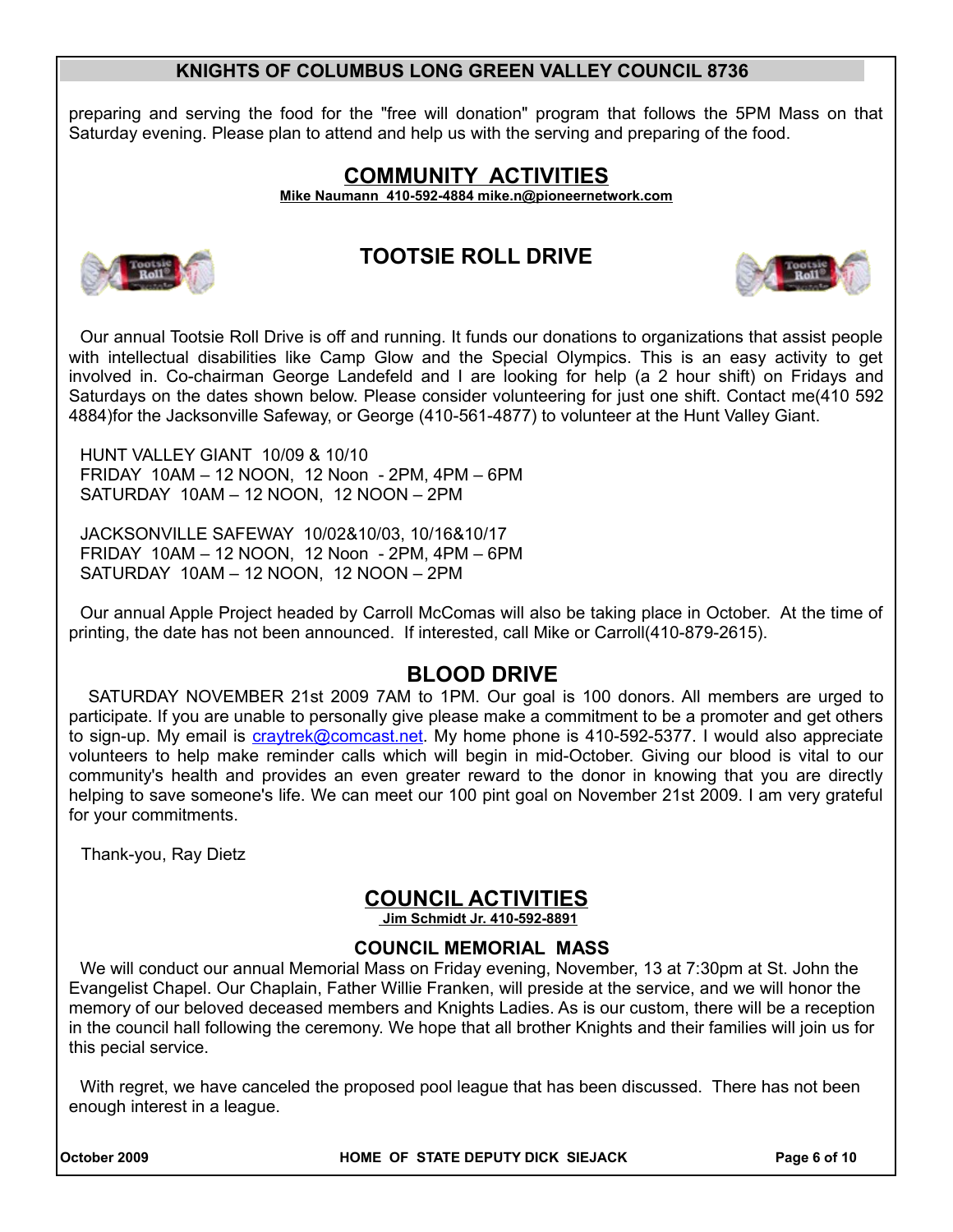## **A "KNIGHTS NIGHT" AT MaGERKS AND COUNCIL CHRISTMAS PARTY!!**

Brothers,

We have two potential upcoming social events that we need to get feedback on as soon as possible.

A "Knights Night" at MaGerks Pub in Bel Air would be a social event to bring us together with our families for an evening of good food and good friendship. As an added bonus, MaGerks has graciously offered to return a percentage of what we spend that night to the council provided we have enough of a turnout. So.......we get to eat, drink and enjoy each others company while raising money for the council without lifting a finger; (well, except for lifting a beer or two)! We need to know as soon as possible how many people would be interested in this council activity as we have to reserve the room at MaGerks and decide on the arrangements for the food. We can order directly from the menu or possibly have a buffet depending on how many attend.

The second event is the council Christmas Party. MaGerks has two rooms available for us to reserve depending on the number attending. The Fireplace Bar holds up to 50 people and the Stage Bar holds from 50 to 300 people. I know it seems like a long way off but available dates for the Christmas season are filling up quickly. Please let us know as soon as possible if you would be interested in attending a council Christmas Party and how many you would likely bring with you.

Thank you and God Bless! Tom Rowan, Warden, 443-299-6143

## **YOUTH ACTIVITIES**

**Chris Phillips – Director**

#### **Soccer Shoot-Out**

We are currently looking for someone who has information of contacts for a soccer recreation league. If your children are on a team, we would like to talk to their coach about holding a soccer shoot-out for the league. It could help replace a practice session as it includes shots at goal, longest throw-in, and longest kick. Please call Chris at 410-592-5337.

#### **Keep Christ In Christmas Poster**

The Knights are preparing to sponsor a poster contest for the children of St. John's. We will start the contest in mid-November, with judging needed to be completed in early December to be eligible for State Awards.

Last year's participation had about 50 posters entered. Awards were given for grades 1-3, 4-6, and 7-8. Each grade level received cash prizes for 1<sup>st</sup>, 2<sup>nd</sup>, and 3<sup>rd</sup> place. We awarded the prizes in the church during the school's Christmas performance practice, and had some very excited children. All were very grateful to the Knights for conducting the contest – especially the ones who received checks.

#### **PRO LIFE Ed Gibbons PGibb1@aol.com 410-592-2750**

Baucus Bill Would Offer Abortion Funding in Health Care.

Senator Max Baucus, D-Montana, Chairman of the Senate Finance Committee, has released a proposal for health care reform. It specifically allows for tax-payer funded abortions.

Six billion dollars would go for health insurance cooperatives, which would be permitted to cover abortion.

**October 2009 HOME OF STATE DEPUTY DICK SIEJACK Page 7 of 10**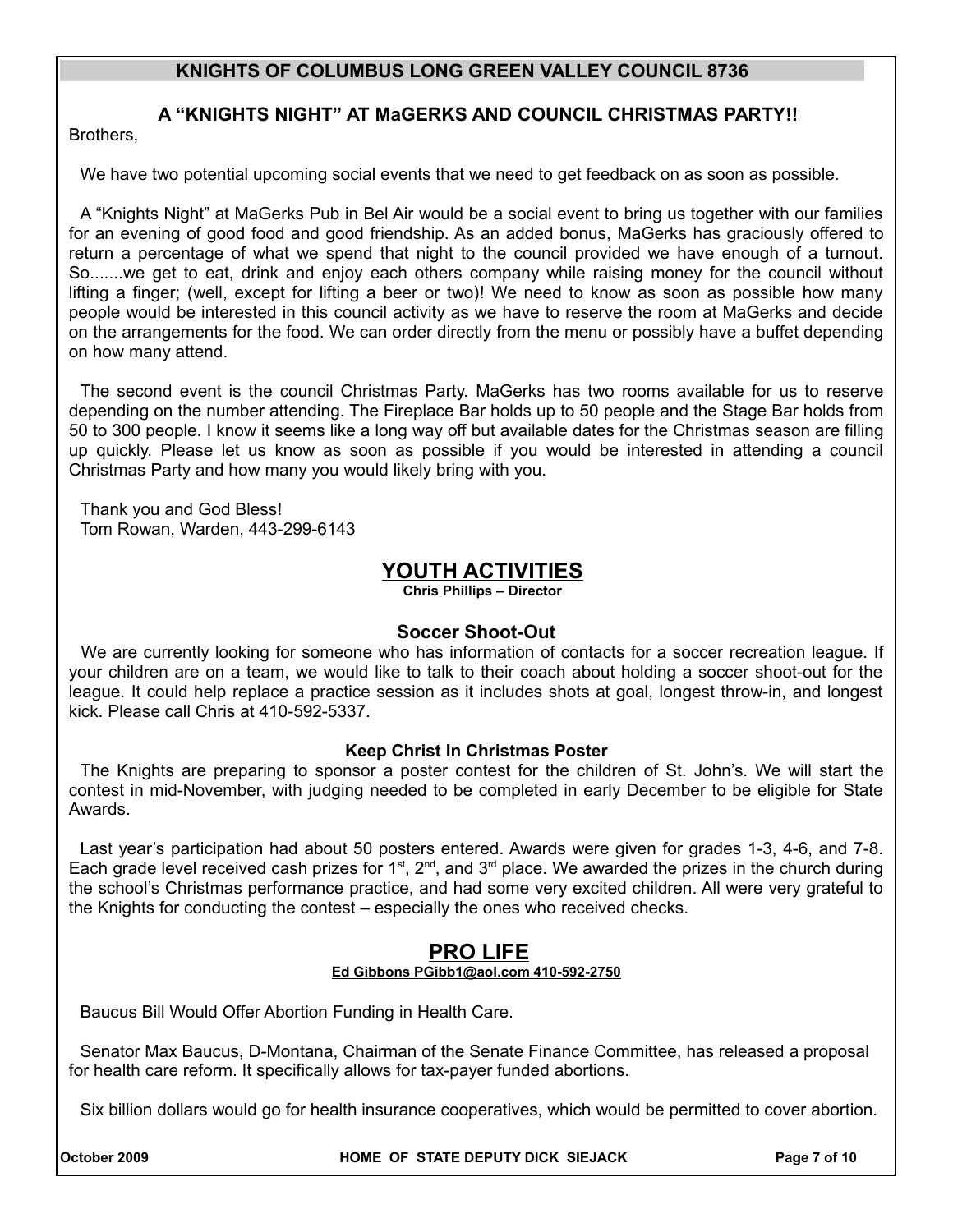Abortions permitted under the Hyde Amendment (tax-payer funded abortions in cases of rape, incest or to save the life of the mother) would be mandated under the minimum benefits package. And tax credits and cost-sharing credits could be relabeled to pay for abortions under private premiums. Please contact our Senators, and House member, to let them know how you feel on this issue.

## **LECTURER'S REPORT**

#### **Joe Wenderoth, (410) 491-5918, email lecturer@kofc8736.org**

Chris Deaver, Director of Adult Faith Formation at SJE Church will make a presentation on Stem Cell Research and the Catholic Church at our October Social Meeting on October 27.. Chris has done a lot of study in this area and provides some very informative insight for all to capture. He has made a DVD from prior presentations that goes into greater detail. This is a great opportunity for us all to gain more insight on this ever-developing controversial topic. The presentation will follow our meeting and start at 8:45PM. It will be open to wives as well as SJE parishioners.

## **CHANCELLOR'S REPORT**

**Bob McGraw, Work 410-887-1828, Cell/Text 443-299-7732, E-mail rsmcgraw@verizon.net**

**Feel free to contact me if you know of any brother or family member that is in need of prayers.** 

Please continue to pray for the following:

#### **Brothers:**

Marland Carlson Joe Owens Mike Sallese Jim Cross

Brother Carlson is currently residing at Quail Run Assisted Living located at 9900 Walther Blvd 21234. He would welcome anyone who would like to visit him.

#### **Relations:**

Mary Jane Zaegel, Wife of Brother Tom Zaegel Jerry Rowan, Uncle of Brother Thomas Rowan Carolyn Thuman, Wife of Brother George Thuman Kevin Landefeld, Son of Brother George Landefeld

*NOTE: We have no system of routinely identifying those people whose health has improved to the point that they no longer need to be on the prayer list. Consequently, at the end of each quarter, we will delete all names that have been on the list for three or more months. Anyone with a request should contact the Chancellor, Bob McGraw, at either of the above addresses and they will be listed/reinstated on the prayer list.*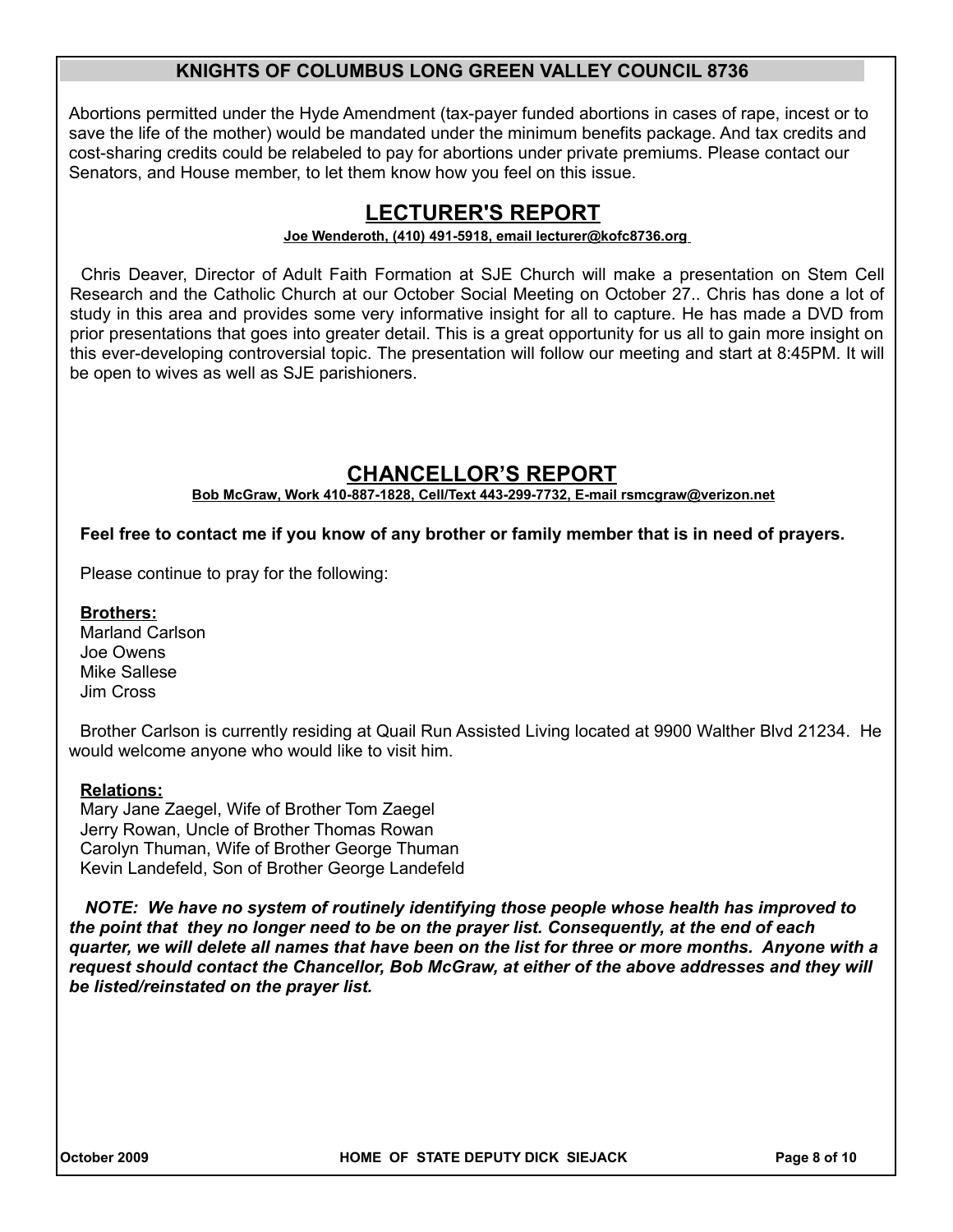### **OCTOBER BIRTHDAYS:**

| Vince Wheeler          | 5  |
|------------------------|----|
| Dan Kerins             | 6  |
| <b>Randy Keiser</b>    | 8  |
| <b>Mike Sallese</b>    | 11 |
| <b>Frank Gonce</b>     | 13 |
| William Kanotz         | 13 |
| <b>Josip Peruzovic</b> | 14 |
| <b>Mike North</b>      | 15 |
| Mike Karlinchak        | 18 |
| <b>Charles Elbert</b>  | 24 |
| Mat Lewis              | 27 |
| Richard Knauer         | 31 |
| Gene Messenger         | 31 |
|                        |    |

## **RAVENS GAMES**

The Council Officers approved a plan for us to work Ravens home games just like we do the Oriole games, escept that we will only have a small beer stand selling Sam Adams beer. The stand is located on the Concourse level. We need about 5 jpjeople to work each game.We are doing this to make up for the lost revenue from the Oriole games.

For all the games that start at 1:00 pm we must be there by 10:00 am. Parking is free on the lot behind the old Montgomery Wards building. If you go down Washington Blvd. go past the railroad tracks and there is an enclosed lot for you to park. It's free; the shuttle will take you to the stadium; and after the game, it will take you back.

Please phone or email me if you can help. Thank you. Jim Schmidt Sr. 410-592-8891; snstrngjim@msn.com

The schedule for the Ravens is:

9 /27 1:00 pm Browns 10 /11 1:00 pm Bengals 11 /1 1:00 pm Broncos 11 /22 1:00 pm Colts 11 /29 8:30 Pm Steelers 12 /13 1:00 pm Lions 12 /20 1:00 pm Bears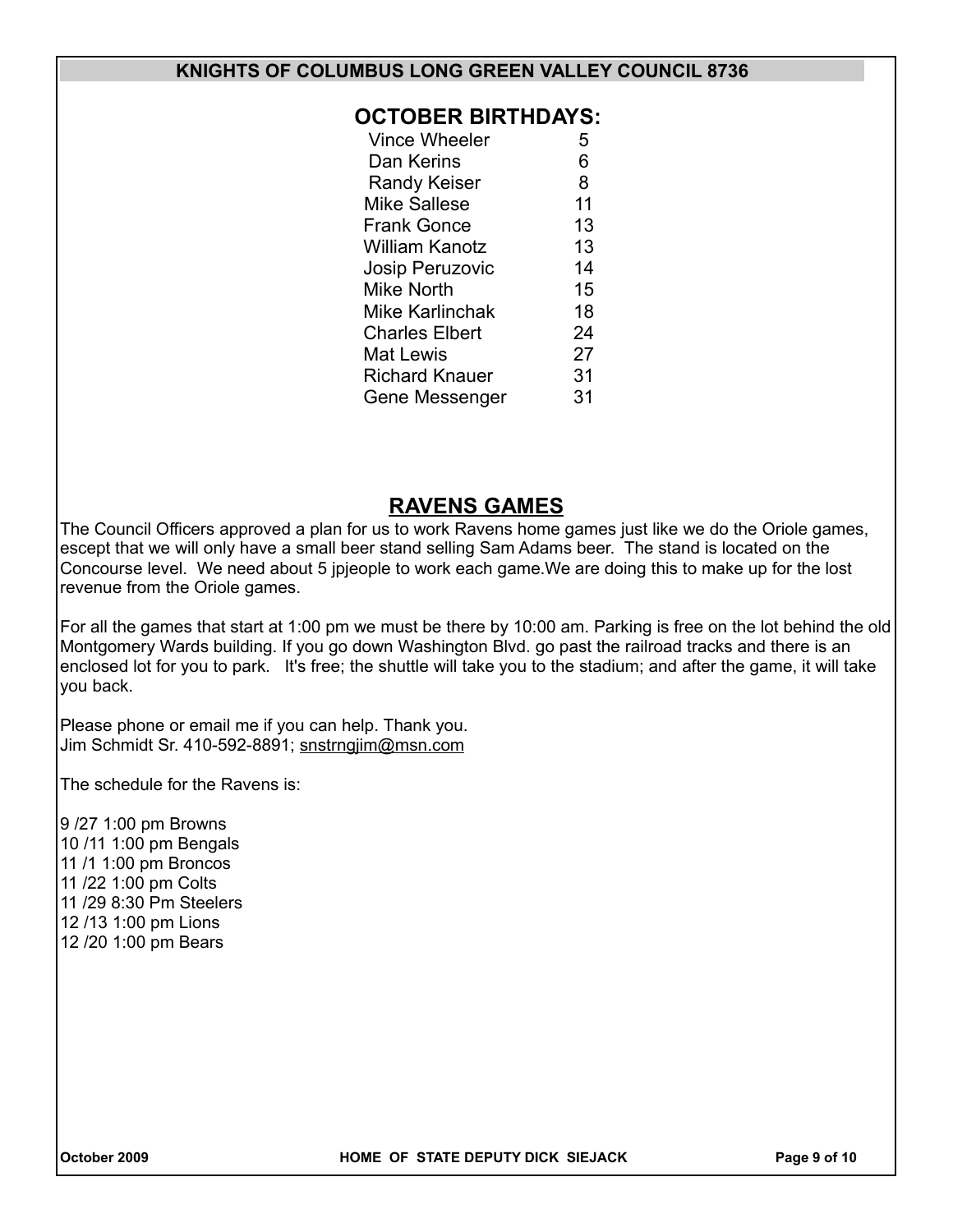## **MARYLAND STATE COUNCIL CHARITY FUND**

Brother Knights,

Recently, information was mailed out to our Council concerning the Maryland State Council Charity Fund. This is a critical charity which helps support Knights and their families in times of financial distress. Many families, including one in our own Council, have benefited from this program. Due to increased need over the past fiscal year, the Charity has distributed more than it has taken in. We are asking our members to help us make up this gap. As a Council, we are looking to receive 50 donations totaling \$1,500 or more to help this worthy cause.

Donations may also be made through United Way type campaigns that run from September through February. If you are donating this way please make sure to use the following codes.

(1)Combined Federal Campaign - 78166 (2) United Way of Central MD or Private Sector Campaigns - 4632 (3) Maryland Charity Campaign - 5834.

Even if a code is not listed be sure to include the Fund's name and address as shown below on your pledge card in the "Donor Option" section.

Maryland State Council Knights of Columbus Charity Fund, Inc. 10815 Stang Road Owings Mills, MD 21117

If using the donation envelope mailed to you, please return your tax deductible donation no later than October 15, 2009. More information can be found on the Maryland State Knights of Columbus website at **http://www.kofc-md.org/state/committees/charity\_fund.asp.** If you have any Council specific questions please contact Grand Knight Tom Zaegel at 410-557-4465 or by e-mail at [gk@kofc8736.org](mailto:gk@kofc8736.org).

Sincerely, Harry R. Pippin Council Charity Program Chairman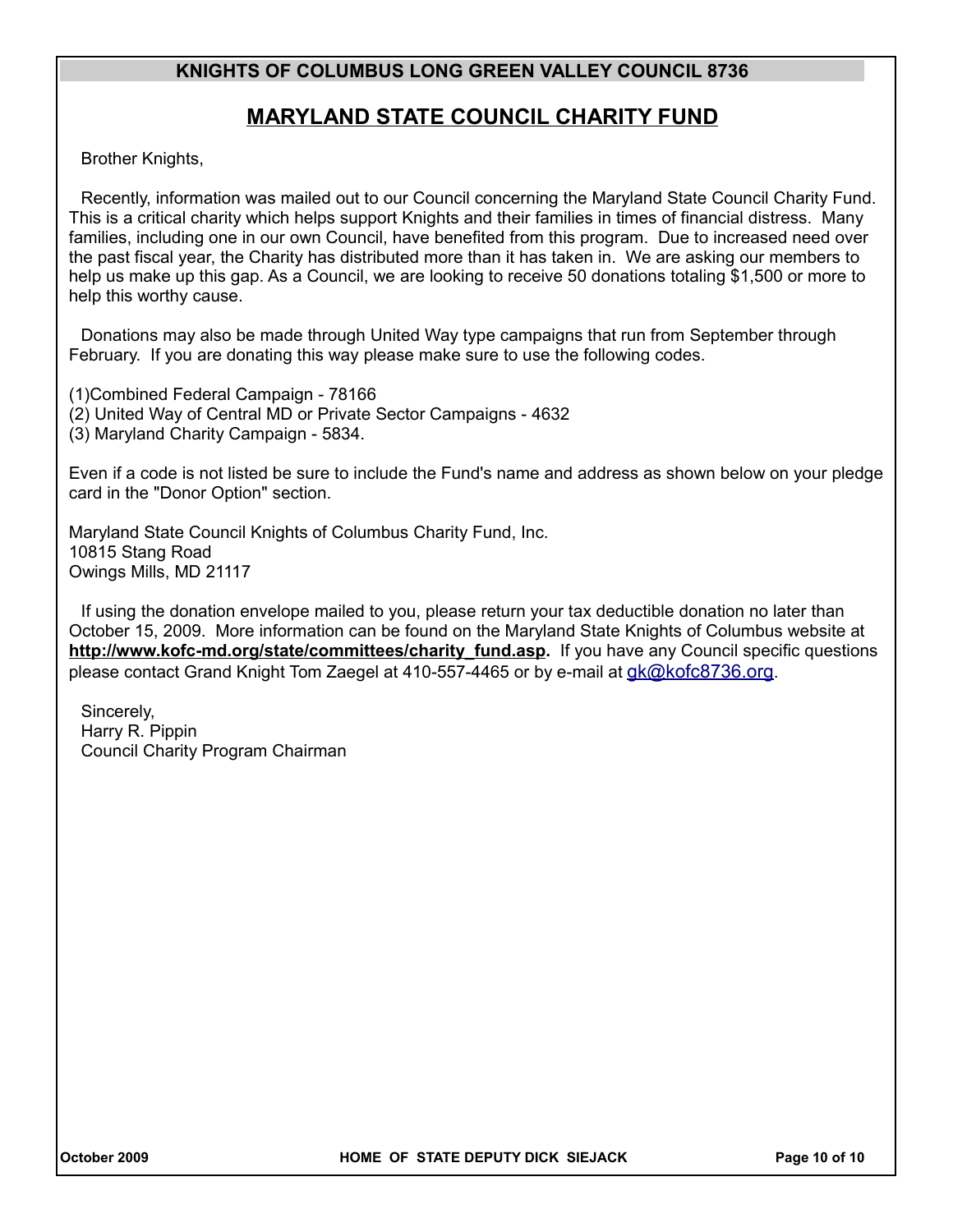|             |              |                 | <b>DATES TO REMEMBER</b>           |                                 |
|-------------|--------------|-----------------|------------------------------------|---------------------------------|
| <b>DATE</b> | <u>DAY</u>   | <b>TIME</b>     | <b>ACTIVITY</b>                    | <b>LOCATION</b>                 |
|             |              |                 | <b>DATES TO REMEMBER</b>           |                                 |
|             |              |                 | October                            |                                 |
| 1           | <b>Thurs</b> | 07:00 PM        | <b>Officers Meeting</b>            | <b>Council Home</b>             |
| 02/03       | Fri./Sat.    | 10 am and 12 pm | <b>Tootsie Roll Drive</b>          | Safeway, Jacksonville           |
| 5           | Mon.         | 09:00 AM        | <b>State Day of Recollection</b>   | Loyola Univ.                    |
| 6           | Tues.        | 07:00 PM        | <b>Knights Ladies</b>              | <b>Council Home</b>             |
| 8           | Thurs.       | 08:00 PM        | <b>BCGK Meeting</b>                | Patapsco Council                |
| 10          | Fri.         |                 | <b>Columbus Day Ball</b>           | La Fontaine Blue                |
| 11          | Sun.         | 10:00 AM        | Ravens Game Beer Stand             | Ravens Stadium                  |
| 13          | Tues.        | 08:00 PM        | <b>Business Meeting</b>            | <b>Council Home</b>             |
| 15          | Thurs.       | 08:00 PM        | <b>ABJC Meeting</b>                |                                 |
| 24          | Sat.         | 06:00 PM        | October Fest                       | St. Johns Hall                  |
| 24/25       | Sat./Sun     | All Masses      | <b>Membership Blitz</b>            | St. Johns Church                |
| 27          | Tues.        | 08:00 PM        | Social Meeting                     | <b>Council Home</b>             |
|             |              |                 | <b>NOVEMBER</b>                    |                                 |
|             | Sun.         | 01:00 PM        | Ravens Game Beer Stand             | Ravens Stadium                  |
| 3           | Tues.        | 07:00 PM        | Knights' Ladies Meeting            | <b>Council Home</b>             |
| 5           | Thurs.       | 07:00 PM        | <b>Officers Meeting</b>            | <b>Council Home</b>             |
| 7/8         | Sat./Sun     | All Masses      | <b>Tootsie Roll Collection</b>     | St. Johns Church                |
| 10          | Tues.        | 08:00 PM        | <b>Business Meeting</b>            | <b>Council Home</b>             |
| 12          | Thurs.       | 08:00 PM        | <b>BCGK Meeting</b>                | Our Lady, Queen of Peace, Essex |
| 13          | Fri.         | 07:30 PM        | <b>Council Memorial Mass</b>       | St. Johns Chapel                |
| 14          | Sat.         | 8 AM/12 PM      | Parish Cleanup                     | St. Johns Church                |
| 19          | Thurs.       | 08:00 PM        | <b>ABJC Meeting</b>                | Our Lady of Grace               |
| 21          | Sat.         | 7 am/1pm        | <b>Blood Drive</b>                 | St. Johns Church                |
| 22          | Sun.         | 10:00 AM        | Ravens Game Beer Stand             | Ravens Stadium                  |
| 24          | Tues.        | 08:00 PM        | <b>Council Social Meeting</b>      | <b>Council Home</b>             |
| 29          | Sun.         | 10:00 AM        | Ravens Game Beer Stand             | Ravens Stadium                  |
| 29          | Sun.         | 07:30 AM        | <b>Fifth Sunday Mass/Breakfast</b> | St. Johns/Sunhine Grill         |
|             |              |                 |                                    |                                 |